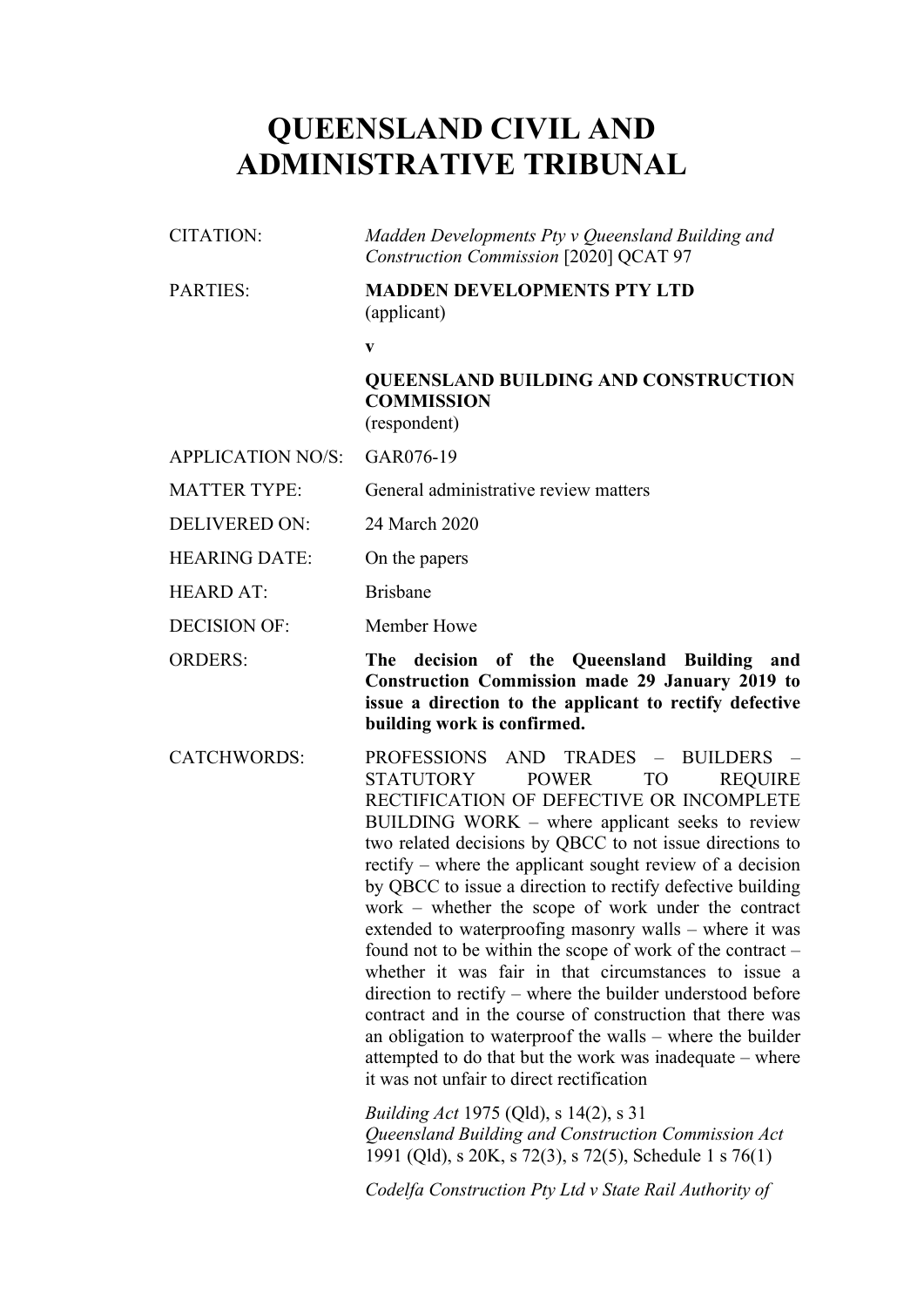*NSW* (1982) 149 CLR 337

| REPRESENTATION:     |                                                                                                                                                     |
|---------------------|-----------------------------------------------------------------------------------------------------------------------------------------------------|
| Applicant:          | M Campbell, Crouch & Lyndon, Solicitors                                                                                                             |
| Respondent:         | M Guiney, Senior Principal Lawyer, Queensland Building<br>and Construction Commission                                                               |
| <b>APPEARANCES:</b> | This matter was heard and determined on the papers<br>pursuant to s 32 of the <i>Queensland Civil and</i><br>Administrative Tribunal Act 2009 (Qld) |

## **REASONS FOR DECISION**

- [1] The applicant ('the builder') entered into a written contract with Mr and Mrs Pickering ('the owners') on 17 October 2017 to build a residential townhouse for them at Maroochydore.
- [2] The price was \$285,425.34. The work was completed on or about 20 June 2018.
- [3] On 22 July 2018 the owners complained to the Queensland Building and Construction Commission ('QBCC') about 22 items of alleged defective building work, including the builder's failure to render and paint external walls to make them waterproof.
- [4] The initial decision by QBCC was that the complaint about walls was a contractual dispute, not defective building work, and therefore a direction to rectify would not be issued.
- [5] The owners sought internal review of that decision. On internal review the decision was made that irrespective of any contractual dispute the failure to apply a suitable waterproofing coating to the external masonry walls was defective building work.
- [6] The builder has now sought a review of that internal review decision in the Tribunal.

## **The contract**

- [7] The builder maintains sealing two side external block walls was not part of the contract.
- [8] The contract was a HIA Queensland New Homes Construction Contract. By item 16 of schedule 1 to the contract '*Build Specifications Set: J 124Chest 171010085309079 Issue Two 16/10/2017 Plan Set: 17L124CH Pickering Prelim Issue 5 121017*' formed part of the contract in addition to any special conditions.
- [9] The build specifications referred to provided at item 13 that external walls would be a variety of finishes and claddings as per the elevations on the plans.
- [10] By item 32 external wall finishes 'shall be painted to render and clad areas.'
- [11] The plans (4 of 7) include elevation drawings. On plan 4, elevation drawings 2 and 4 depict the side walls in issue. On drawings 2 and 4 the only words added are 'masonry blockwork'. The front and back elevations, drawings 1 and 3, refer by contrast to 'rendered and painted blockwork' and there is an arrow from those words pointing to either both endings of the masonry walls in elevation 1 and one masonry wall ending in elevation 3, or to the side walls of the building which are not shown.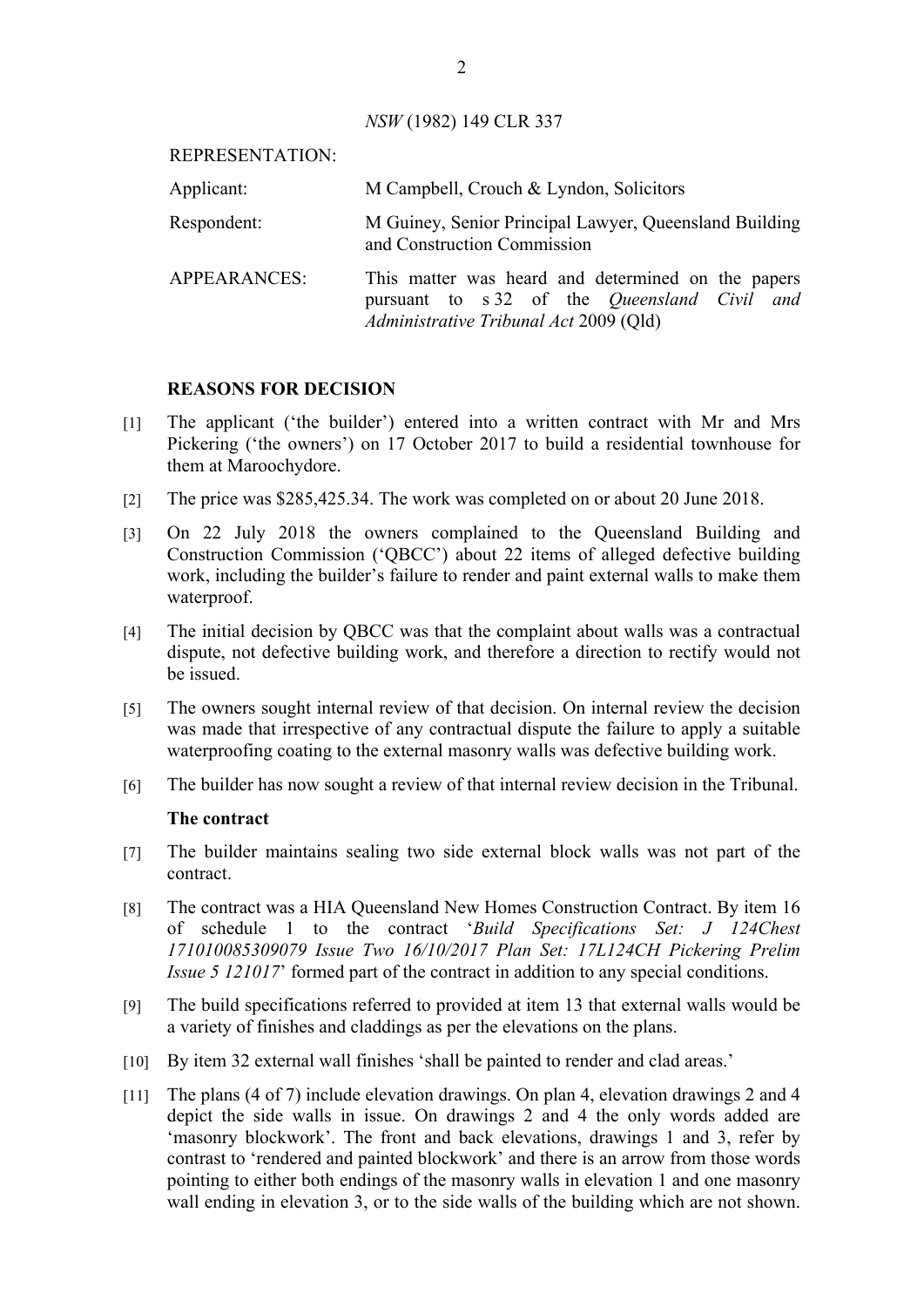The majority of the face areas to elevations 1 and 3 also refer to different types of cladding.

- [12] Elevations 2 and 4 make no mention of rendering or painting blockwork.
- [13] The builder maintains the side walls of masonry block were never intended to be rendered or painted. It was unclear what type of homes would be built abutting the townhouse on either side, and until they were built it was pointless doing any rendering or painting without knowing what areas of masonry blockwork would not be covered up by the adjacent buildings. Covered areas would not require waterproofing.
- [14] The adjacent buildings have been built and part of the masonry blockwork is not covered up by those new buildings. The owners say it was always part of the contract that all side walls would be rendered and painted. The builder denies that.
- [15] This matter was originally listed for an oral hearing before me on 31 October 2019. By consent the parties asked that the matter be decided on the papers.
- [16] The parties made submissions in accordance with a directed schedule. Subsequent to that the builder sought to file additional material which I permitted, allowing QBCC to respond in turn.
- [17] Part of the additional material from the builder included statutory declarations sworn by Mr Chapman (the nominee for the company) referring to discussions between the owners and him in which he made it clear to them that sealing the block walls would form no part of the contract work and they agreed to that.
- [18] In response QBCC filed statutory declarations by the owners claiming it had been agreed with the builder prior to execution of the contract that any exposed areas of blockwork would be rendered and painted.
- [19] The parol evidence rule excludes the use of extrinsic evidence in the form of precontractual negotiations and statements of the intentions of parties for the purpose of construction of the terms of a contract.
- [20] There are a number of exceptions and one such is evidence of surrounding circumstances of the contract as explained by Mason J in *Codelfa Construction Pty Ltd v State Rail Authority of NSW*: 1

The true rule is that evidence of surrounding circumstances is admissible to assist in the interpretation of the contract if the language is ambiguous or susceptible of more than one meaning. But it is not admissible to contradict the language of the contract when it has a plain meaning.

- [21] This exception to the parol evidence rule only applies however when the terms of the contract are ambiguous. Are the terms of the contract ambiguous? It seems to me the terms are simple and clear. Evidence of what was said between the parties prior to contract is therefore not available to change the plain meaning of the contract.
- [22] Here the contract provided that the specifications and plans formed part of the contract. The specifications provided at item 13 that external walls would be a variety of finishes and claddings as per the elevations on the plans.

<sup>1</sup> (1982) 149 CLR 337, 352.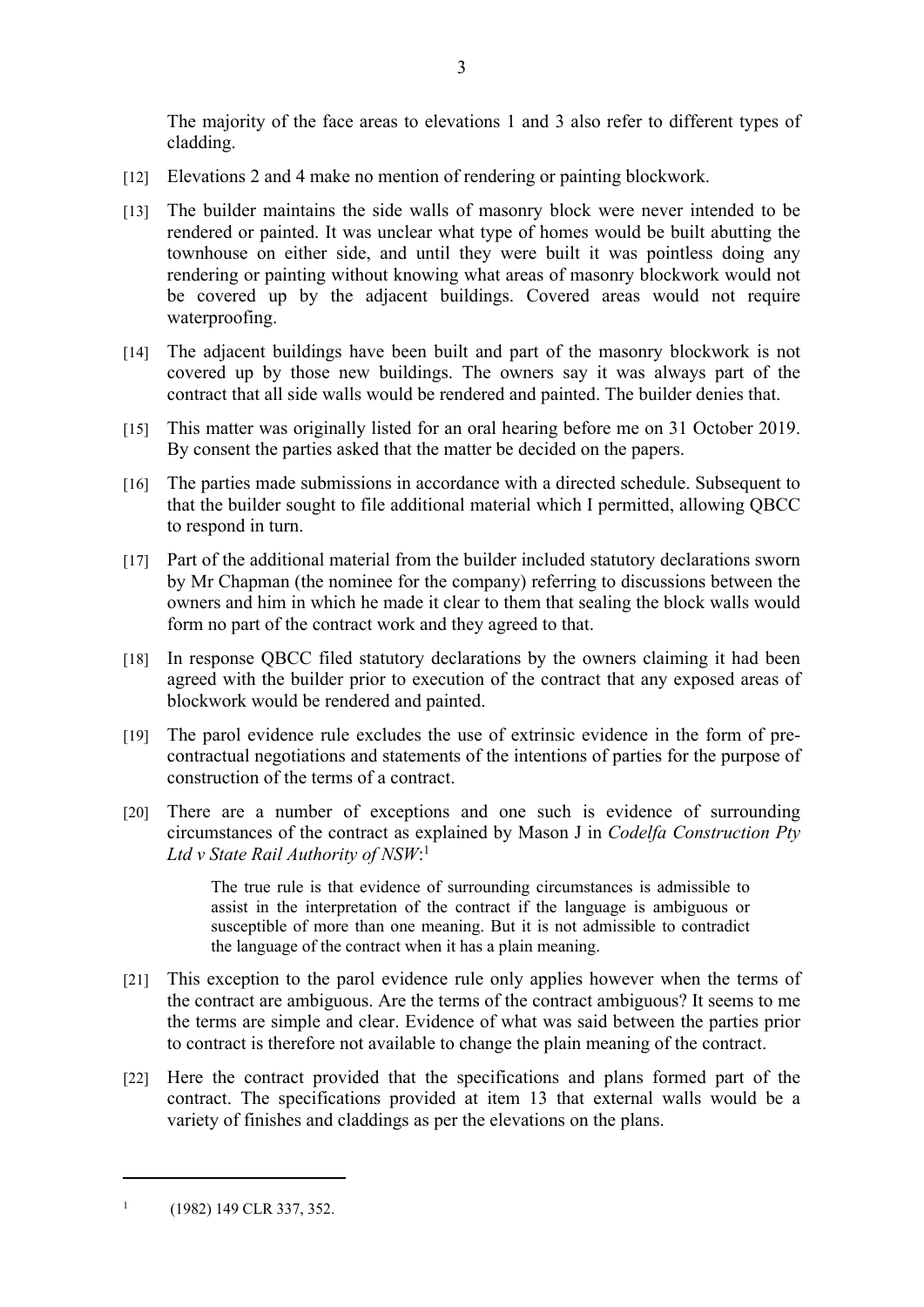[23] The elevation plans could have been drawn with more graphical precision perhaps in respect of the notation about rendering and painting of the end walls. However I conclude that each elevation bears a notation or notations that refers to and explains and is limited to the particular elevation concerned. The details concerning elevations 2 and 4, which deal with the side walls, do not show them as rendered and painted. If that was intended that could have been added but it has not. I determine, given the absence of any reference to rendering and painting to the side elevations, that that was not within the scope of work of the contract.

# **The BCA**

- [24] The National Construction Code ('NCC') comprises three parts. Part 2 contains the construction requirements for residential buildings and together with Part 1 is referred to as the Building Code of Australia ('BCA').
- [25] Under the *Planning Act* 2016 (Qld) assessable development is assessed against assessment benchmarks. By s 31 of the *Building Act* 1975 (Qld) ('BA'), the BCA is an assessment benchmark for the *Planning Act* 2016 (Qld).
- [26] Accordingly building work which is approved development requires compliance with the BCA and by s 14(2) of the BA, building work complies with the BCA only if it complies with all relevant performance requirements under the BCA.
- [27] Additionally (and applying in circumstances where the work is not approved development), s 20K of the *Queensland Building and Construction Commission Act*  1991 (Qld) ('QBCC Act') provides that in carrying out the Queensland Building and Construction Commissioner's responsibilities the Commissioner must give effect to any policy of the Queensland Building and Construction Board. The Rectification of Building Work Policy<sup>2</sup> is a current policy of the Board<sup>3</sup> and that policy states that defective building work means building work that is faulty or unsatisfactory, and includes, for example, work that does not comply with the BA, BCA or an applicable Australian Standard. The policy provides that a building contractor who carries out defective building work should be required to rectify that work. The Policy is a statutory instrument and subordinate legislation<sup>4</sup> with current legislative force and effect.<sup>5</sup>
- [28] The development approval for the townhouse provided as standard conditions that masonry construction comply with BCA Part 3.3, which Part extends to waterproofing requirements.<sup>6</sup>
- [29] QBCC say regardless of contractual obligations it remained incumbent on the builder to satisfy the requirements of the BCA and the BCA requires waterproofing of external walls.
- [30] The BCA provides:

P2.2.2 Weatherproofing

A roof and external wall (including openings around windows and doors) must prevent the penetration of water that could cause —

 $\overline{2}$ 10 October 2014.

<sup>3</sup>  $QBCC$  Act, Schedule 1 s 76(1).

<sup>4</sup> *Statutory Instruments Act* 1992 (Qld), s 7 and s 9.

<sup>5</sup> QBCC Act, Schedule 1 s 76.

<sup>6</sup> Statement of Reasons page 430 item 6.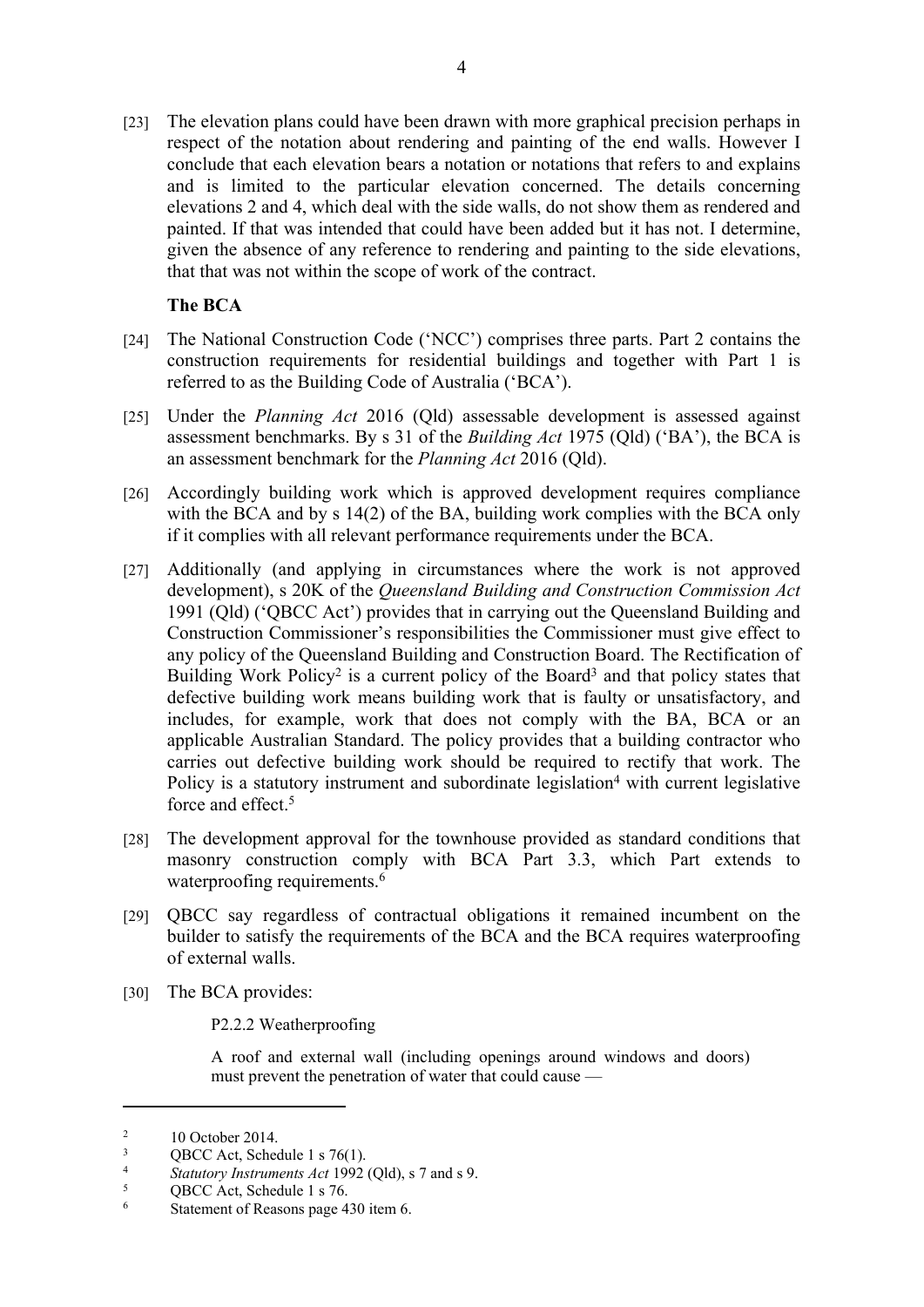(a) unhealthy or dangerous conditions, or loss of amenity for occupants; and

- (b) undue dampness or deterioration of building elements.
- [31] QBCC say the performance requirement P2.2.2 has not been achieved. The walls will allow water into the dwelling and that could cause unhealthy conditions, loss of amenity, undue dampness or deterioration of building elements.
- [32] The builder concedes that the failure to seal the external masonry walls was defective building work if 'left unattended to and remain [sic] unsealed.'<sup>7</sup> However the builder claims this was raised with the owners on numerous occasions and the builder's offers to seal the walls were rejected by the owners. The owners should have taken steps to render the walls immediately after taking possession of the dwelling, because it was their obligation under estate covenants they were subject to applying to the building.
- [33] The builder also claims however that there is no evidence of water ingress, merely the possibility that it might happen in the future and therefore QBCC does not have jurisdiction to issue a direction to rectify defects that may only potentially come into existence at a future date. The defect must be real and apparent at the time of investigation.
- [34] Finally the builder says it would be unfair and unreasonable to issue a direction to rectify in circumstances where sealing the external block walls was no part of the contract.

## **Discussion**

- [35] Dealing first with the builder's submission that QBCC does not have jurisdiction to issue a direction to rectify defects that may only potentially come into existence at a future date.
- [36] Section 72 of the QBCC Act provides that if QBCC is of the opinion that building work is defective or incomplete QBCC may direct the person who carried out the building work to rectify the building work.
- [37] There is no additional requirement imposed on QBCC in s 72 that defective building work first manifest in evident failure before QBCC is entitled to direct rectification.
- [38] The builder also claims however that whilst BCA performance requirement P2.2.2 was not followed, an alternate solution was found and followed which achieved the necessary outcome of preventing the penetration of water that could cause unhealthy or dangerous conditions, or loss of amenity for occupants and undue dampness or deterioration of building elements.
- [39] The alternate performance solution was to install furring channels on to the inside of the block walls during construction. That created a cavity between the masonry and the internal plasterboard which allowed for ventilation and achieved the necessary performance requirements.
- [40] Compliance with performance requirements for external masonry walls can be achieved either by using the deemed to satisfy solution or another performance solution (alternative performance solution).

<sup>7</sup> Builder's submissions filed 4 November 2019, [14].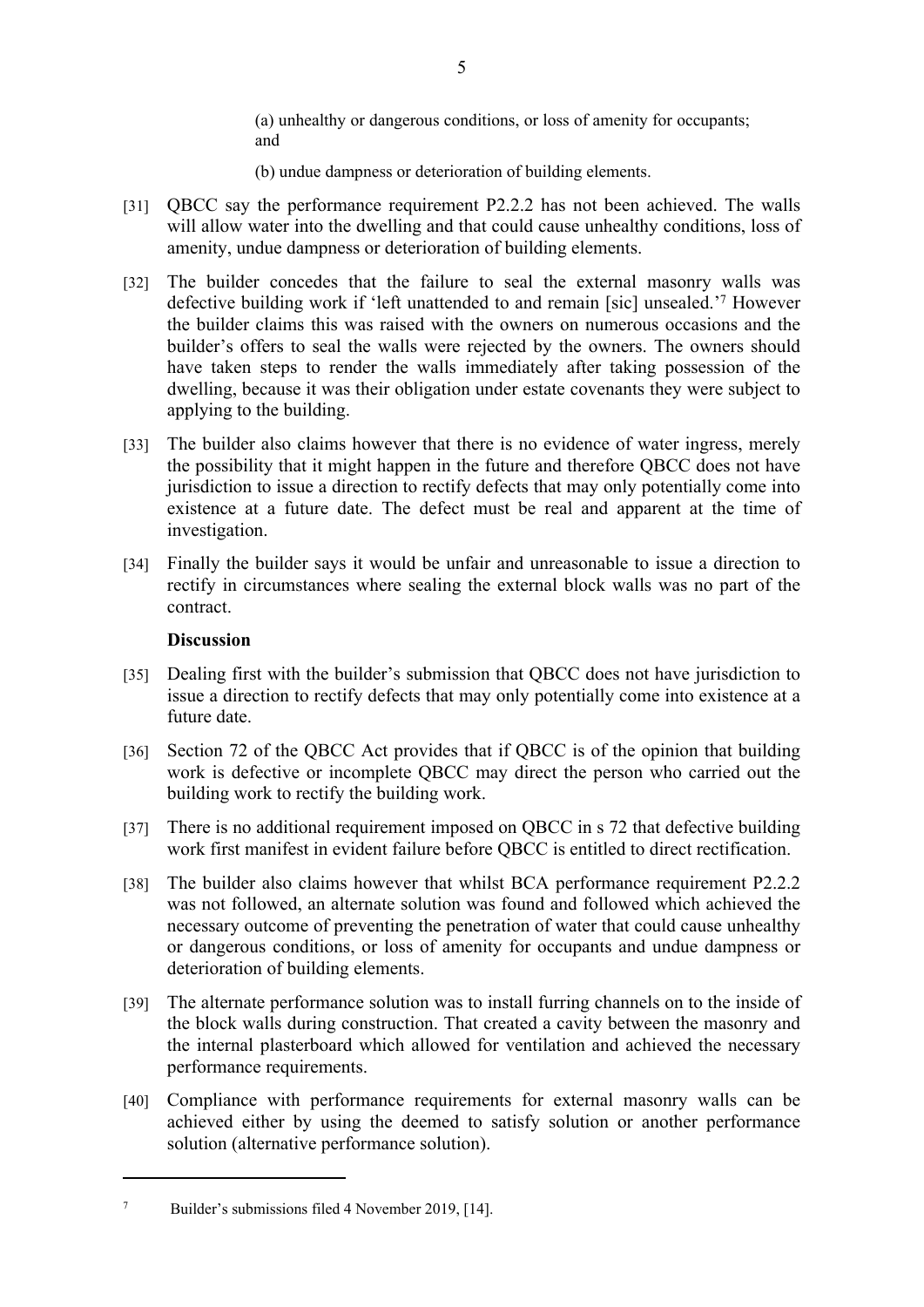- [41] As set out above, performance requirement P2.2.2 requires that a roof or external wall (including openings around windows and doors) prevent the penetration of water
- [42] Part 3.3.4 of the BCA deals with weatherproofing of masonry in particular and provides:

Appropriate Performance Requirements

Where an alternative weatherproofing system is proposed as a Performance Solution to that described in Part 3.3.4, that proposal must comply with—

(a) Performance Requirement P2.2.2

- [43] Performance Requirement P2.2.2 is satisfied for weatherproofing of masonry if it is carried out in accordance with a number of Australian Standards, none of which includes the furring channel solution used by the builder.
- [44] Part A2 of the BCA contains compliance requirements for an alternative solution. By A2.3:

Deemed-to-Satisfy Solution

(1) A solution that complies with the Deemed-to-Satisfy Provisions is deemed to have met the Performance Requirements.

(2) A Deemed-to-Satisfy Solution can show compliance with the Deemed-to-Satisfy Provisions through one or more of the following Assessment Methods:

(a) Evidence of suitability in accordance with Part A5 that shows the use of a material, product, plumbing and drainage product, form of construction or design meets a Deemed-to-Satisfy Provision.

(b) Expert Judgement.

[45] Under BCA Schedule 3 definitions:

Expert Judgement means the judgement of an expert who has the qualifications and experience to determine whether Performance Solution or Deemed-to-Satisfy Solution complies with the Performance Requirements.

[46] There is no evidence that an appropriate expert, such as the certifier, has approved the alternative performance solution suggested by the builder. In the absence of evidence of independent expert approval of an alternative solution, the builder's use of furring channels between masonry and plasterboard was not an acceptable alternative performance solution.

#### **Unfair to issue direction to rectify**

[47] The OBCC Act provides:

#### **72 Power to require rectification of building work and remediation of consequential damage**

- …
- (3) In deciding whether to give the direction, the commission may take into consideration all the circumstances it considers are reasonably relevant and, in particular, is not limited to a consideration of the terms of the contract for carrying out the building work (including the terms of any warranties included in the contract).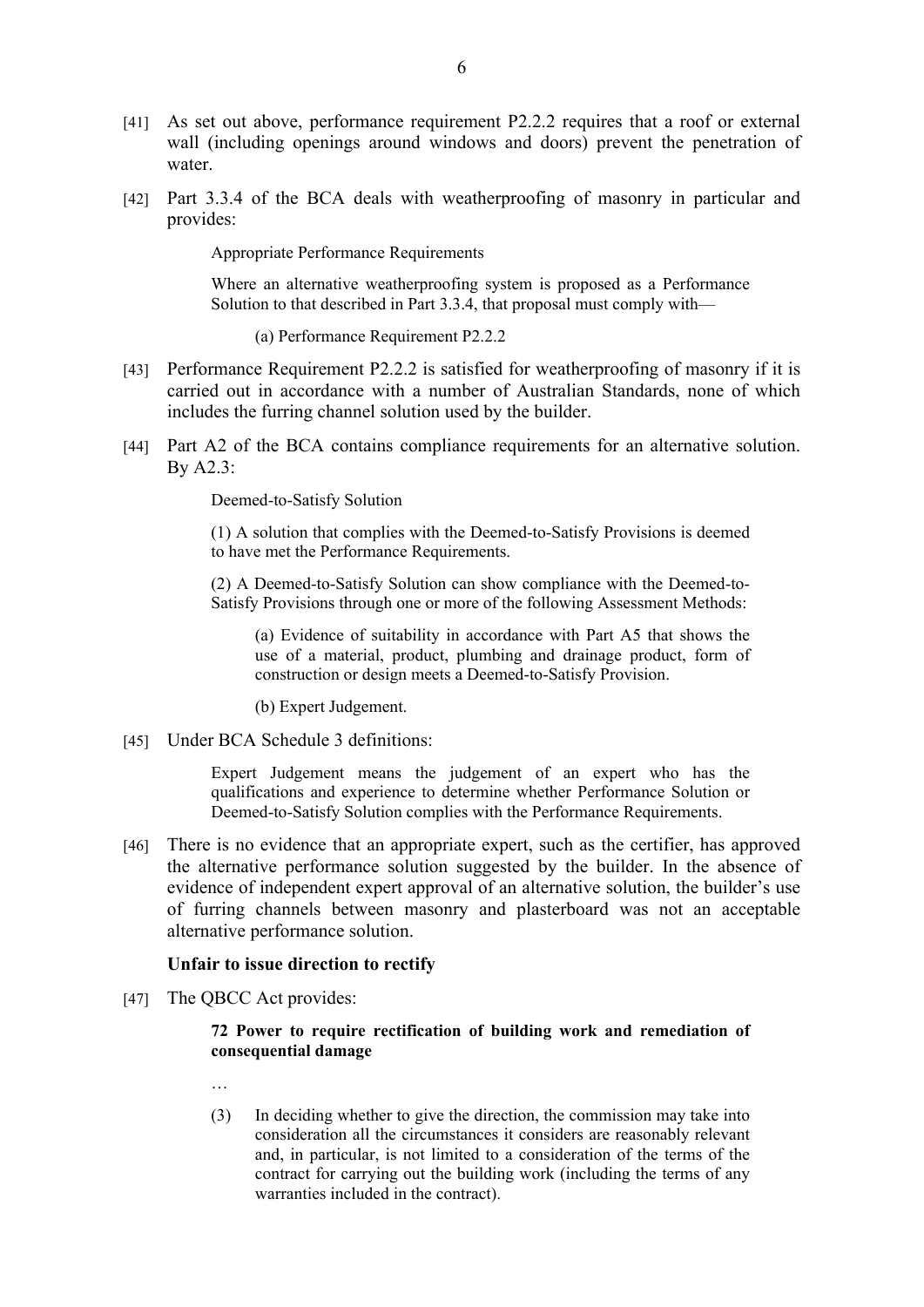(5) The commission is not required to give the direction if the commission is satisfied that, in the circumstances, it would be unfair to the person to give the direction.

*Example for subsection (5)—* 

…

The commission might decide not to give a direction for the rectification of building work because an owner refuses to allow a building contractor to return to the owner's home or because an owner's failure to properly maintain a home has exacerbated the extent of defective building work carried out on the home.

- [48] I have found that waterproofing the external masonry walls was not within the scope of work of the builder's contract. Is it unfair to give a direction to rectify defective work to the builder in that circumstance?
- [49] Given the wide terms of s 72(3), the fact that the work was not included in the contract is not determinative of the issue. Section 72(3) extends to just such circumstance as presents itself in the matter at hand.
- [50] After the parties asked this matter be dealt with on the papers, the builder sought to file additional evidence. That was opposed by QBCC but I allowed it and gave QBCC an opportunity to respond. The builder filed a statutory declaration sworn by Mr Chapman. In it he deposed to paying extra to install furring channels as an alternative solution to waterproofing the walls 'to ensure that is [sic] would comply with the performance provisions of the NCC. Even though I was entitled to charge a variation for this additional cost no variation was ever charged to the clients.'<sup>8</sup>
- [51] Mr Chapman also swore a statutory declaration<sup>9</sup> deposing to a discussion he had with the owners before signing the contract in which he stated 'I sat with them in a face to face meeting and explained to them that their block walls would need sealing and that was not currently included in their contract.' He said he suggested using a particular waterproofing product being added to the concrete filler of the blocks called Xypex but the owners rejected that proposal.
- [52] The owners provide an entirely different version of the discussion. They say they were surprised when Mr Chapman told them, after the construction finished, that rendering the external side walls was not part of the contract. In a supplementary statement of evidence by the owners<sup>10</sup> they say that at the meeting with Mr Chapman that he refers to they were the ones who told Mr Chapman they wanted to add a waterproof additive to the block filler, but his response was that it was not necessary because any exposed areas would be rendered and painted by him.
- [53] It is unnecessary to reach a conclusion about whose version is preferred given QBCC say using Xypex added to the corefill of the block work would not have waterproofed the walls anyway. That is because moisture would still be able to pass through the concrete blocks and through the mortar joints between blocks. I accept QBCC's statement about this.

<sup>8</sup> Statutory declaration sworn 18 November 2019.

<sup>9</sup>  $\frac{9}{10}$  Sworn 1 November 2019.

Dated 28 November 2019.